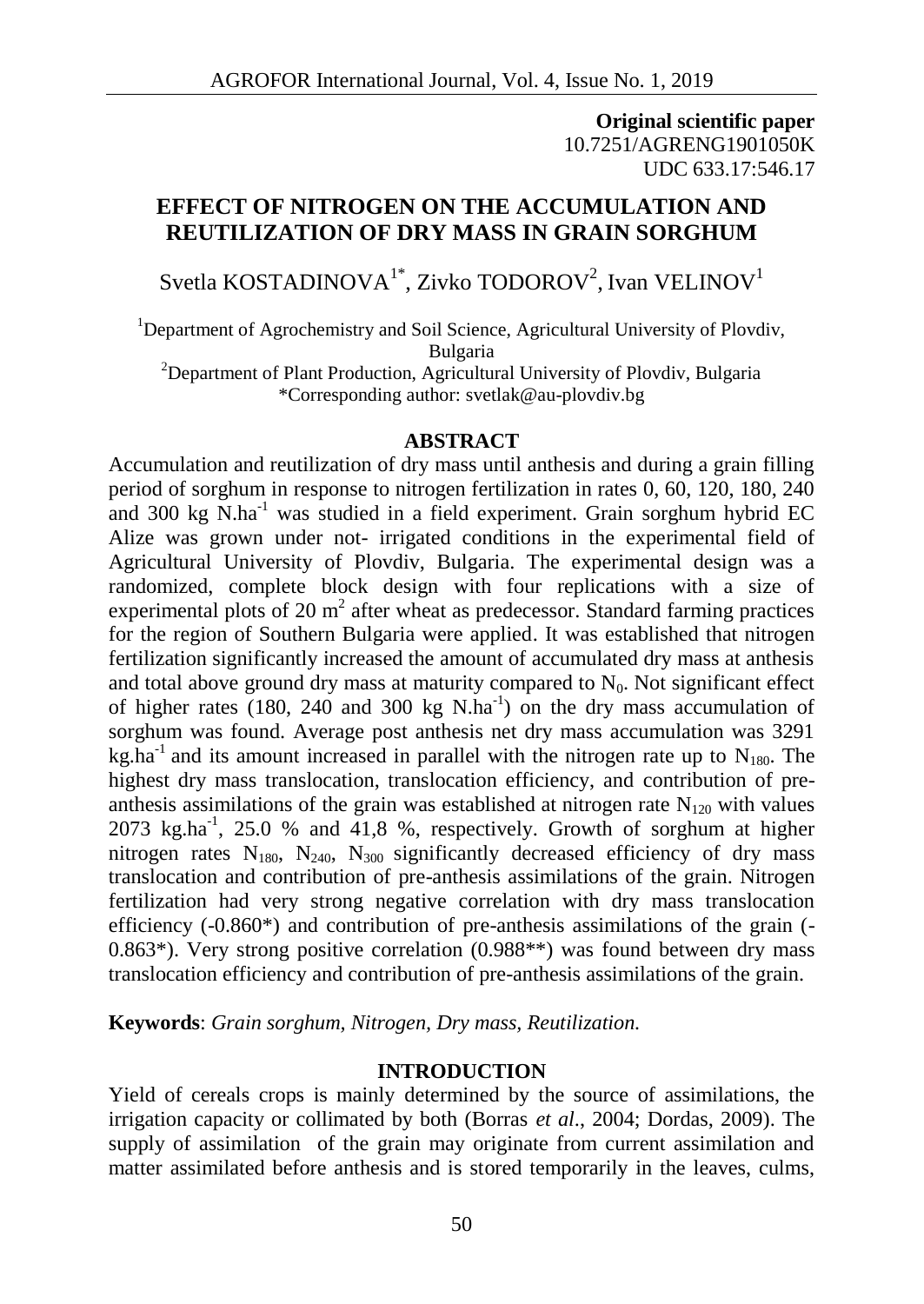chaff, and other vegetative plant parts (Van Sanford and MacKown, 1987). Many factors can affect the source–sink relations during the different growth phases including genotype, temperature, rainfall and fertilization (Miralles and Slafer, 2007; Mohammadi and Amri, 2008).Nitrogen is the main nutrient that affects the assimilation production and distribution and influence directly or indirectly the source–sink relation (Arduini *et al*., 2006; Muchow, 1988). The most active acceptor for assimilations in anthesis and after this phase is grain. Sorghum has better ability to tolerate drought stress compared with other crops and is known as an index for drought resistance of agronomic crops (Beheshti, 1997). Sorghum is mainly grown under non-irrigated fields where stressful conditions during grain filling can limit productivity and increase the dependence of the yield of spare assimilations. In Bulgaria studies were focused on studying wheat (Kostadinova and Panayotova, 2014) and barley (Kostadinova and Ganusheva, 2013; Kostadinova, 2014) and there is not enough information about grain sorghum, especially about the contribution of pre- and post-anthesis assimilation for grain production. A better understanding of the relationship between vegetative and grain reserves in this culture is important for establishing physiological and agrochemical characteristics suitable for adaptation to adverse external effects, mainly related to climate changes such as frequent droughts and other external factors that lead to the modification of grain yield (Borr s *et al.*, 2004; Beheshti and Behboodi, 2010). The aim of this study was to study the effect of nitrogen fertilization rates on the parameters of dry mass accumulation and reutilization in grain sorghum plants.

### **MATERIAL AND METHODS**

The investigation was carried out on the experimental field of Agricultural University of Plovdiv, Bulgaria in 2017 under non-irrigated conditions. Accumulation, translocation and reutilization of dry mass until anthesis and during a grain filling period of grain sorghum hybrid EC Alize in response to nitrogen fertilization in rates 0, 60, 120, 180, 240 and 300 kg  $N.ha^{-1}$  was studied. The experimental design was a randomized, complete block design with four replications with a size of experimental plots of  $20 \text{ m}^2$  after wheat as predecessor. Total nitrogen as  $NH<sub>4</sub>NO<sub>3</sub>$  was applied as pre-sowing fertilization on the background  $P_{50}K_{50}$  fertilization as triple superphosphate and potassium chloride, respectively. Standard farming practices for the region of Southern Bulgaria were applied. The soil type of the experimental field is alluvial-meadow *Mollic Fluvisols* (FAO, 2006) with slightly alkaline reaction  $pH_{H2O}=7.80$ . The content of available nutrients in the soil before sowing of the sorghum was mineral N - 27.6 mg<br>Nmin.kg<sup>-1</sup>: available phosphorus (Egner-Ream) 158 mg  $P_2O_5.kg^{-1}$  and Nmin.kg<sup>-1</sup>; available phosphorus (Egner-Ream) 158 mg  $P_2O_5 kg^{-1}$  and exchangeable potassium  $210$  mg  $K_2O/kg^{-1}$ . Meteorological conditions during vegetation period of sorghum were recorded daily in the experimental area and are given in Table 1, together with the long-term average of temperature and precipitations. The values of temperature and precipitations during the vegetation of sorghum characterized hydro-thermal conditions of the period as warm and dry.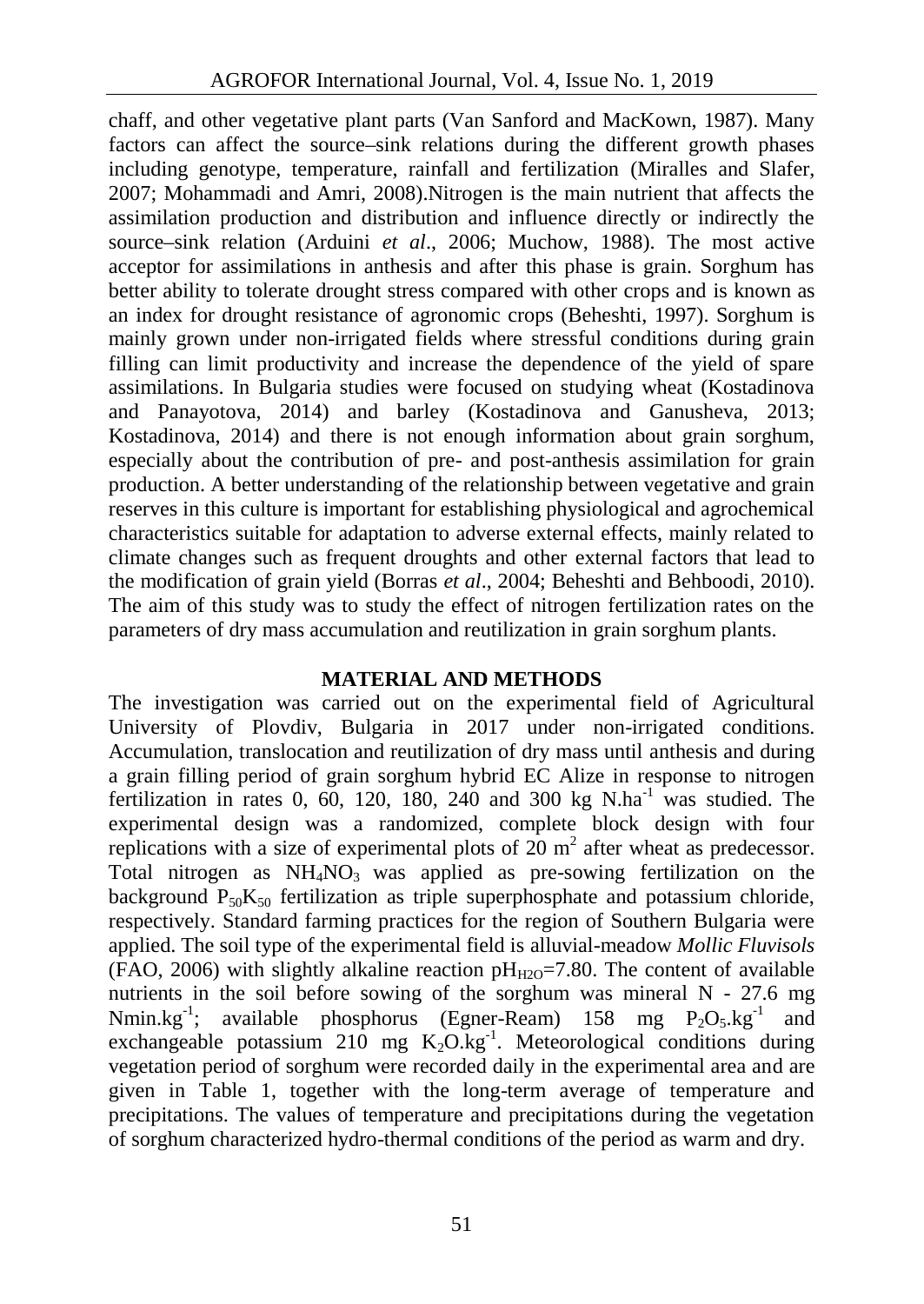| Tuble 1. If you thermal conditions daring sorgham vegetation period. |                           |     |                |  |                            |           |    |      |      |        |
|----------------------------------------------------------------------|---------------------------|-----|----------------|--|----------------------------|-----------|----|------|------|--------|
|                                                                      | Temperature $(^{\circ}C)$ |     |                |  | Precipitation $(L.m^{-1})$ |           |    |      |      |        |
|                                                                      | April                     | May | June July      |  | August April May June July |           |    |      |      | August |
| 2017                                                                 | 12.7                      |     | 17.6 23.7 25.1 |  | 25.4                       | 26.1 52.7 |    | 15.4 | 29.8 | 9.2    |
| Long-                                                                |                           |     |                |  |                            |           |    |      |      |        |
| term                                                                 |                           |     |                |  | 12.2 17.2 20.9 23.2 22.7   | 45        | 65 | 63   | 49   |        |
| norm                                                                 |                           |     |                |  |                            |           |    |      |      |        |

Table 1. Hydro-thermal conditions during sorghum vegetation period.

At about mid-anthesis and at maturity the above ground dry mass of sorghum plants of each plot was analyzed by representative sampled areas of  $1 \text{ m}^2$ . Whole plants (leaves + stems + flowered panicles) were analyzed at anthesis. At maturity the plant samples were separated in two components - grain and straw (leaves  $+$ stems + chaffs). After cutting and separation at anthesis and maturity the samples were oven-dried at 70 °C for 48 h. Accumulation and reutilization of dry mass within the sorghum plants were studied on the base of parameters referring to dry matter translocation. The parameters were calculated as follows according to different authors for cereals (Cox *et al*., 1985ab; Abeledo *et al*., 2008; Dordas, 2009):

- Pre-anthesis and post-anthesis dry mass accumulation  $(DM, kg, ha^{-1})$ ;
- Dry mass translocation (DMT, kg.ha<sup>-1</sup>) = dry mass at anthesis dry mass of straw at maturity;
- Dry mass translocation efficiency (DMTE,  $\%$ ) = (dry mass translocation / dry mass at anthesis)  $\times$  100
- Contribution of pre-anthesis assimilates to the grain (CAVG,  $\%$ ) = (dry mass translocation / grain yield)  $\times$  100 (Papakosta and Gagianas, 1991)
- Post anthesis net dry mass accumulation, or the increased biomass during the period of grain filling, were estimated as the difference between total DM at maturity and the total DM at anthesis (Przulj and Momcilovic, 2001).

An overall analysis of variance (ANOVA) was performed to evaluate the effect of the experimental treatments on the referred variables. In order to establish the difference among the means Duncan's multiple range test at level of significance p

0.05 was used. Pearson correlation coefficient was calculated for assessment of the dry mass translocation efficiency and contribution of pre-anthesis assimilates to the grain with some parameters of dry mass reutilization. Analyses were performed with a personal computer using the SPSS™ (SPSS Inc., IL, USA) statistical program.

## **RESULTS AND DISCUSSION**

Nitrogen fertilization in rates  $N_{60} - N_{300}$  significantly increased the accumulated dry biomass of sorghum at anthesis compared to the control  $N_0$  (Table 2). The highest amount of dry mass was obtained at  $N_{300}$ , which was by 1871 kg.ha<sup>-1</sup> more than N<sub>0</sub>. Growing of hybrid EC Alize at higher levels of nitrogen rates N<sub>180</sub>, N<sub>240</sub> and  $N_{300}$  did not significantly change dry mass at anthesis, vegetative plant parts (leaves+stems+chaff) and total DM at maturity. The nitrogen rates 60, 120, 180, 240 and 300 kg N.ha<sup>-1</sup> demonstrated higher grain yield by 7.1, 17.6, 25.8, 19.3 and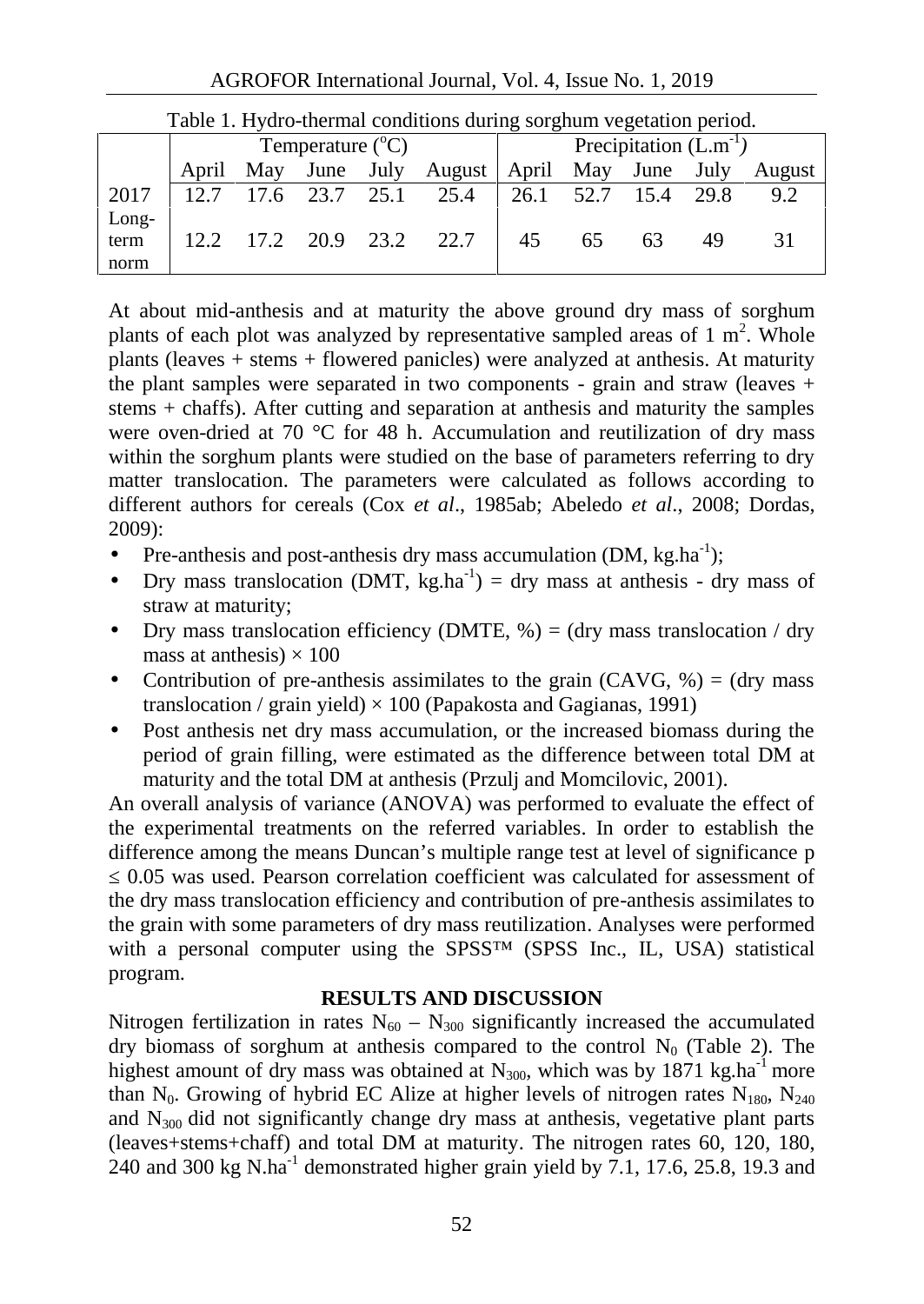17.1 %, in respect to control plants without nitrogen fertilization. Harvest index slightly depended on nitrogen fertilization, but its value proven decreased at  $N_{300}$ .

|  | N rate    | DM at anthesis, | DM grain,    | DM of straw, | Total DM at            | HI, %              |
|--|-----------|-----------------|--------------|--------------|------------------------|--------------------|
|  |           | $kg.ha^{-1}$    | $kg.ha^{-1}$ | $kg.ha^{-1}$ | maturity, $kg.ha^{-1}$ |                    |
|  | $\rm N_0$ | 7630 d*         | 4572 d       | 5826 c       | 10398 d                | 44.0 ab            |
|  | $N_{60}$  | 8390 c          | 4897 c       | 6407 bc      | 11304 c                | 43.4 ab            |
|  | $N_{120}$ | 9000 b          | 5378 b       | 6751 b       | 12129 b                | 44.4 a             |
|  | $N_{180}$ | 9492 a          | 5750 a       | 7419 a       | 13168 a                | 43.7 ab            |
|  | $N_{240}$ | 9380 ab         | 5455 b       | 7535 a       | 12989 a                | 42.0 <sub>bc</sub> |
|  | $N_{300}$ | 9501 a          | 5355 b       | 7795 a       | 13150 a                | 40.7c              |
|  | Average   | 8899            | 5234         | 6955         | 12190                  | <b>43.0</b>        |

Table 2. Dry mass at anthesis and maturity in dependence of nitrogen fertilization rate.

\*Values in each column followed by the same letters are not significantly different at p<0.05 according to Duncan's multiple range test.

Table 3. Post anthesis net dry mass accumulation, kg.ha<sup>-1</sup> and ratio of pre- to post anthesis accumulated dry mass of sorghum in dependence of nitrogen fertilization.

| N rate    | Post anthesis net dry mass, | Ratio of pre- to post anthesis |
|-----------|-----------------------------|--------------------------------|
|           | $kg.ha^{-1}$                | accumulated dry mass           |
| $\rm N_0$ | 2768 c*                     | 2.76                           |
| $N_{60}$  | 2914 bc                     | 2.88                           |
| $N_{120}$ | 3129 b                      | 2.88                           |
| $N_{180}$ | 3676 a                      | 2.58                           |
| $N_{240}$ | 3609 a                      | 2.60                           |
| $N_{300}$ | 3649 a                      | 2.60                           |
| Average   | 3291                        | 2.72                           |

\*Values in each column followed by the same letters are not significantly different at p<0.05 according to Duncan's multiple range test.

The difference between total dry mass at maturity and the total dry mass at anthesis was positive value in all nitrogen treatments (Table 3). Consequently, the plants increased biomass during the period of grain filling. Average post anthesis net dry mass accumulation was  $3291 \text{ kg.ha}^{-1}$ .  $\text{kg.ha}^{-1}$ . It was changed from  $2768 \text{ kg.ha}^{-1}$  $(N_0)$  to 3676 kg.ha<sup>-1</sup> (N<sub>180</sub>). Post anthesis net dry mass accumulation of sorghum increased in parallel with the nitrogen rate up to  $N_{180}$ . The results showed that higher than  $180 \text{ kg N}.$  ha<sup>-1</sup> rates did not increase the quantity of post anthesis net dry mass accumulation. The ratio of pre- to post anthesis accumulated dry mass was higher than one of all studied nitrogen rates. This indicated that plants accumulated more dry mass in the pre-anthesis period than after anthesis. The ratio of pre- to post anthesis accumulated dry mass varied in a range 2.58 – 2.88. A similar effect of increased biomass during the period of grain filling was found for grain sorghum (Ramazanzadeh *et al*., 2012; Beheshti and Behboodi, 2010) and sunflower (Koutroubas *et al*., 2004).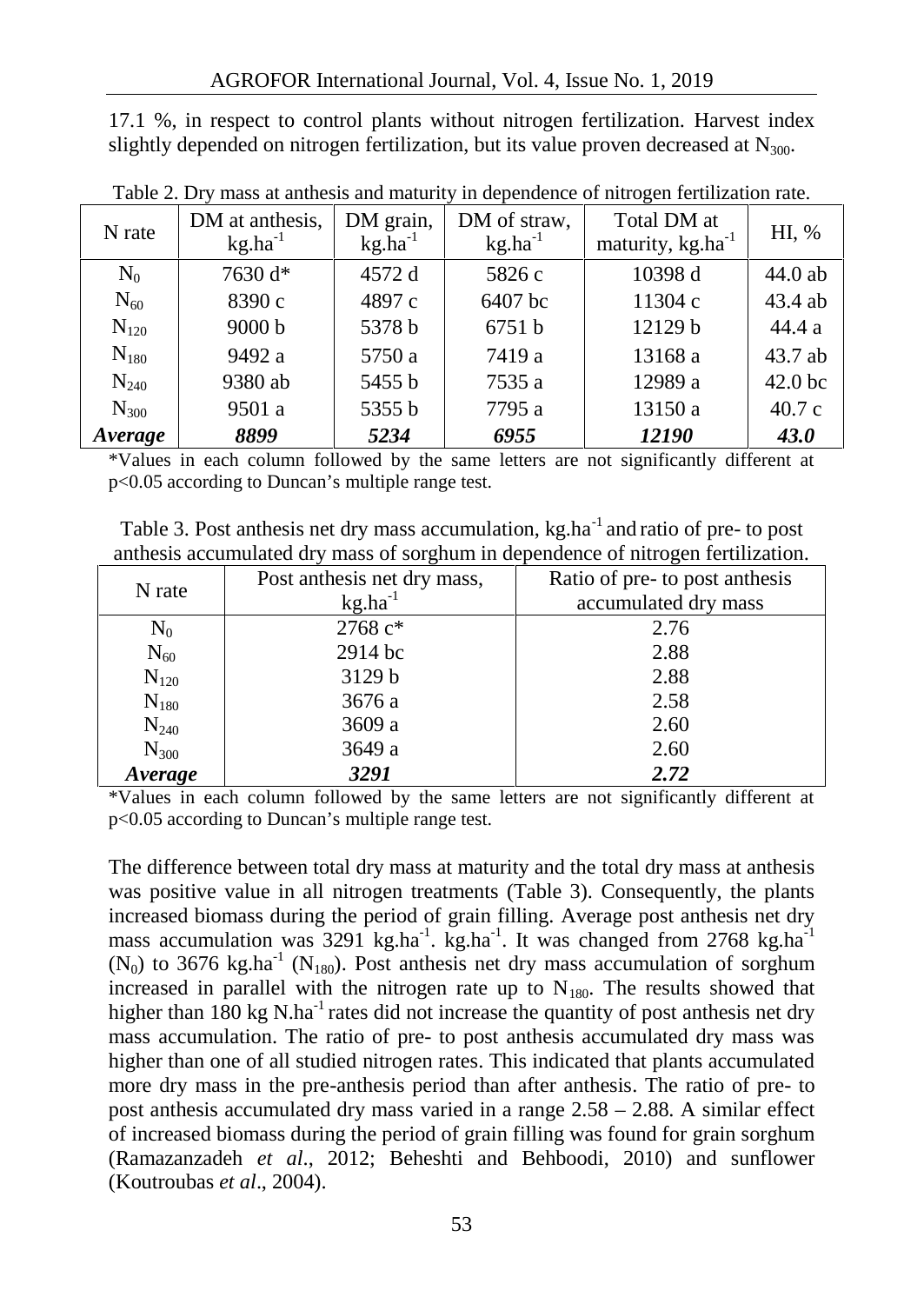|           | Dry mass       | Dry mass           | Contribution of pre-    |
|-----------|----------------|--------------------|-------------------------|
| N rate    | translocation, | translocation      | anthesis assimilates to |
|           | $kg.ha^{-1}$   | efficiency, %      | the grain, %            |
| $\rm N_0$ | 1804 c         | 23.6 ab            | 39.5a                   |
| $N_{60}$  | 1983 b         | $23.6$ ab          | 40.5a                   |
| $N_{120}$ | 2249 a         | 25.0a              | 41.8 a                  |
| $N_{180}$ | 2073 ab        | 21.8 <sub>b</sub>  | 36.1 <sub>b</sub>       |
| $N_{240}$ | 1845 c         | 19.7 <sub>bc</sub> | 33.8 bc                 |
| $N_{300}$ | 1706 d         | 18.0c              | 31.9c                   |
| Average   | 1943           | <b>22.0</b>        | <b>37.3</b>             |

| Table 4. Dry mass translocation, dry mass translocation efficiency and contribution |  |
|-------------------------------------------------------------------------------------|--|
| of pre-anthesis assimilations of the grain in dependence of nitrogen fertilization. |  |

\*Values in each column followed by the same letters are not significantly different at p<0.05 according to Duncan's multiple range test.

The contribution of pre-anthesis assimilations of the grain may be crucial for maintaining grain yield when adverse climatic conditions reduce photosynthesis, water and mineral uptake (Arduini *et al*., 2006). The highest dry mass translocation, translocation efficiency, and contribution of pre-anthesis assimilations of the grain was established at nitrogen rate  $N_{120}$  with values 2073 kg.ha<sup>-1</sup>, 25.0 % and 41,8 %, respectively. Growth of sorghum at higher nitrogen rates  $N_{180}$ ,  $N_{240}$ ,  $N_{300}$  significantly decreased efficiency of dry mass translocation and contribution of pre-anthesis assimilations of the grain.

Table 5. Correlation of dry mass translocation efficiency and contribution of pre anthesis assimilations of the grain with parameters of dry mass reutilization

| Parameters                           | Dry mass translocation<br>efficiency, r | Contribution of pre-anthesis<br>assimilates to the grain, r |  |  |
|--------------------------------------|-----------------------------------------|-------------------------------------------------------------|--|--|
| Nitrogen fertilization               | $-0.860*$                               | $-0.863*$                                                   |  |  |
| Grain DM                             | $-0.389$                                | $-0.461$                                                    |  |  |
| <b>Straw DM</b>                      | $-0.796$                                | $-0.817*$                                                   |  |  |
| Maturity (Grain+Straw)<br>DM         | $-0.673$                                | $-0.714$                                                    |  |  |
| Anthesis DM                          | $-0.609$                                | $-0.643$                                                    |  |  |
| Post anthesis net DM<br>accumulation | $-0.768*$                               | $-0.821*$                                                   |  |  |
| Dry mass translocation               | 0.724                                   | 0.679                                                       |  |  |
| Dry mass translocation<br>efficiency |                                         | $0.988**$                                                   |  |  |

\*\*Correlation is significant at the 0.01 level

\*Correlation is significant at the 0.05 level

The correlation analysis was represented in Table 5. It was shown that nitrogen fertilization very strong and negatively correlated with dry mass translocation efficiency  $(r = -0.860*)$  and contribution of pre-anthesis assimilations of the grain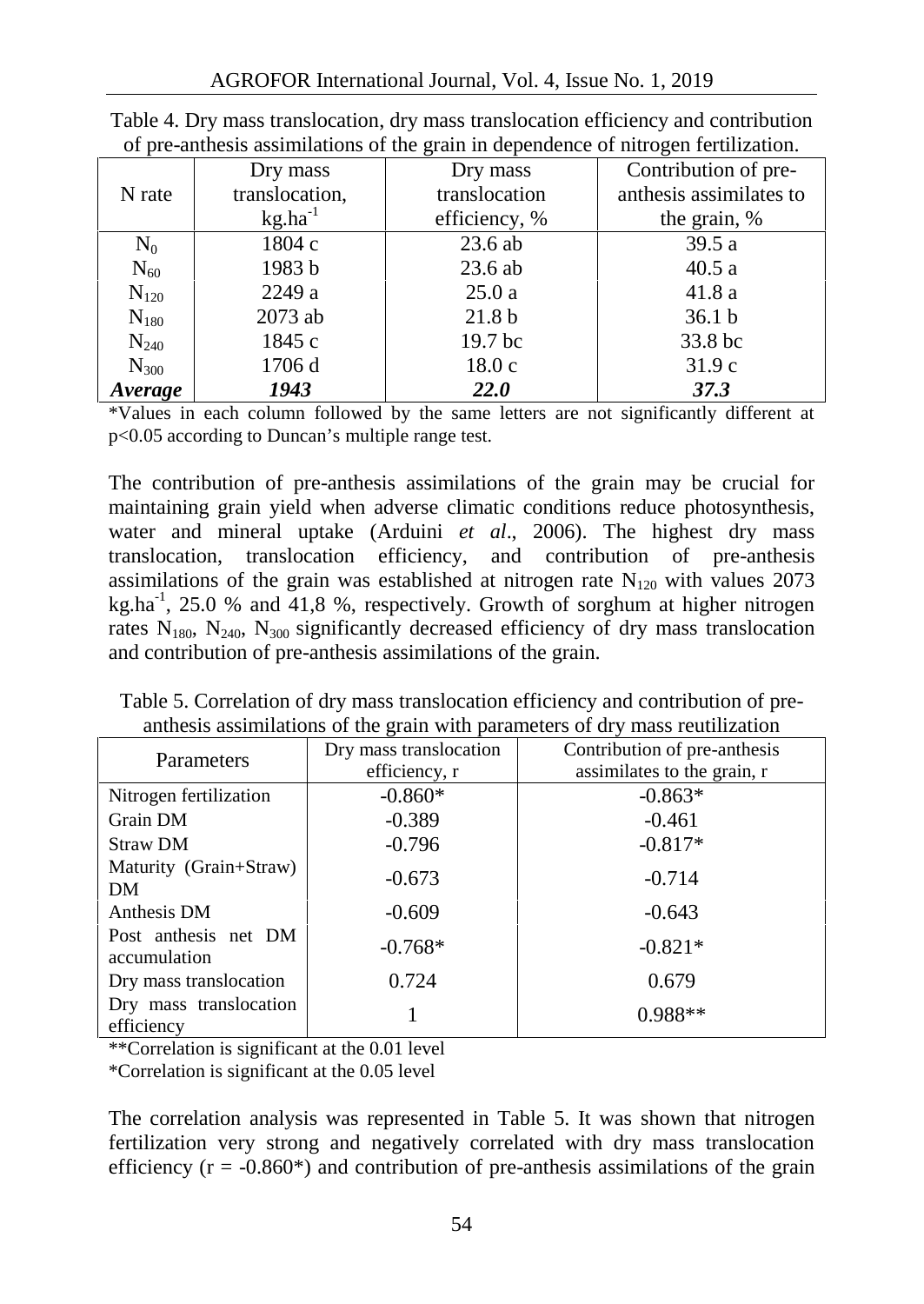$(r = -0.863^*)$ . Very strong positive relationship  $(r = 0.988^{**})$  was found between dry mass translocation efficiency and contribution of pre-anthesis assimilations of the grain.

#### **CONCLUSIONS**

Nitrogen fertilization significantly increased the amount of accumulated dry mass at anthesis and total above ground dry mass at maturity compared to  $N_0$ . Not significant effect of higher rates (180, 240 and 300 kg  $N.ha^{-1}$ ) on the dry mass accumulation of sorghum was found. Average post anthesis net dry mass accumulation was  $3291 \text{ kg.ha}^{-1}$  and its amount increased in parallel with the nitrogen rate up to  $N_{180}$ . The highest dry mass translocation, translocation efficiency, and contribution of pre-anthesis assimilations of the grain was established at nitrogen rate  $N_{120}$  with values 2073 kg.ha<sup>-1</sup>, 25.0 % and 41,8 %, respectively. Growth of sorghum at higher nitrogen rates  $N_{180}$ ,  $N_{240}$ ,  $N_{300}$ significantly decreased efficiency of dry mass translocation and contribution of pre-anthesis assimilations of the grain. Nitrogen fertilization very strong negatively correlated with dry mass translocation efficiency (-0.860\*) and contribution of pre anthesis assimilations of the grain (-0.863\*). Very strong positive correlation (0.988\*\*) was found between dry mass translocation efficiency and contribution of pre-anthesis assimilations of the grain.

#### **REFERENCES**

- Abeledo L. G., Calderini D. F., Slafer G. A. (2008). Nitrogen economy in old and modern malting barleys.Field Crops Research. Volume (106): 171–178.
- Arduini, I., Masoni, A., Ercoli, L., Mariotti, M., (2006). Grain yield, and dry matter and nitrogen accumulation and remobilization in durum wheat as affected by variety and seeding rate, European Journal of Agronomy 25:309–318.
- Beheshti A.R. (1997). Yield comparison of grain sorghum hybrids and their compatibility under Mashhad climate, Seed and Plant Journal of Agricultural Research, 13: 1-7.
- Beheshti A.R., Behboodi B. (2010). Dry matter accumulation and remobilization in grain sorghum genotypes (Sorghum bicolor L. Moench) under drought stress, Australian Journal of Crop Science 4(3):185-189.
- Borras, L., Slafer, G.A., Otegui, M.E., (2004). Seed dry weight response to source– sink manipulations in wheat, maize and soybean: a quantitative reappraisal, Field Crop Research, 86:131–146.
- Cox, M.C., Qualset C.O. and Rains D.W., (1985)a. Genetic variation for nitrogen assimilation and translocation in wheat. I. Dry matter and nitrogen accumulation, Crop Science 25: 430–435.
- Cox, M.C., Qualset C.O. and Rains D.W., (1985)b. Genetic variation for nitrogen assimilation and translocation in wheat. II. Nitrogen assimilation in relation to grain yield and protein, Crop Science, 25:435–440.